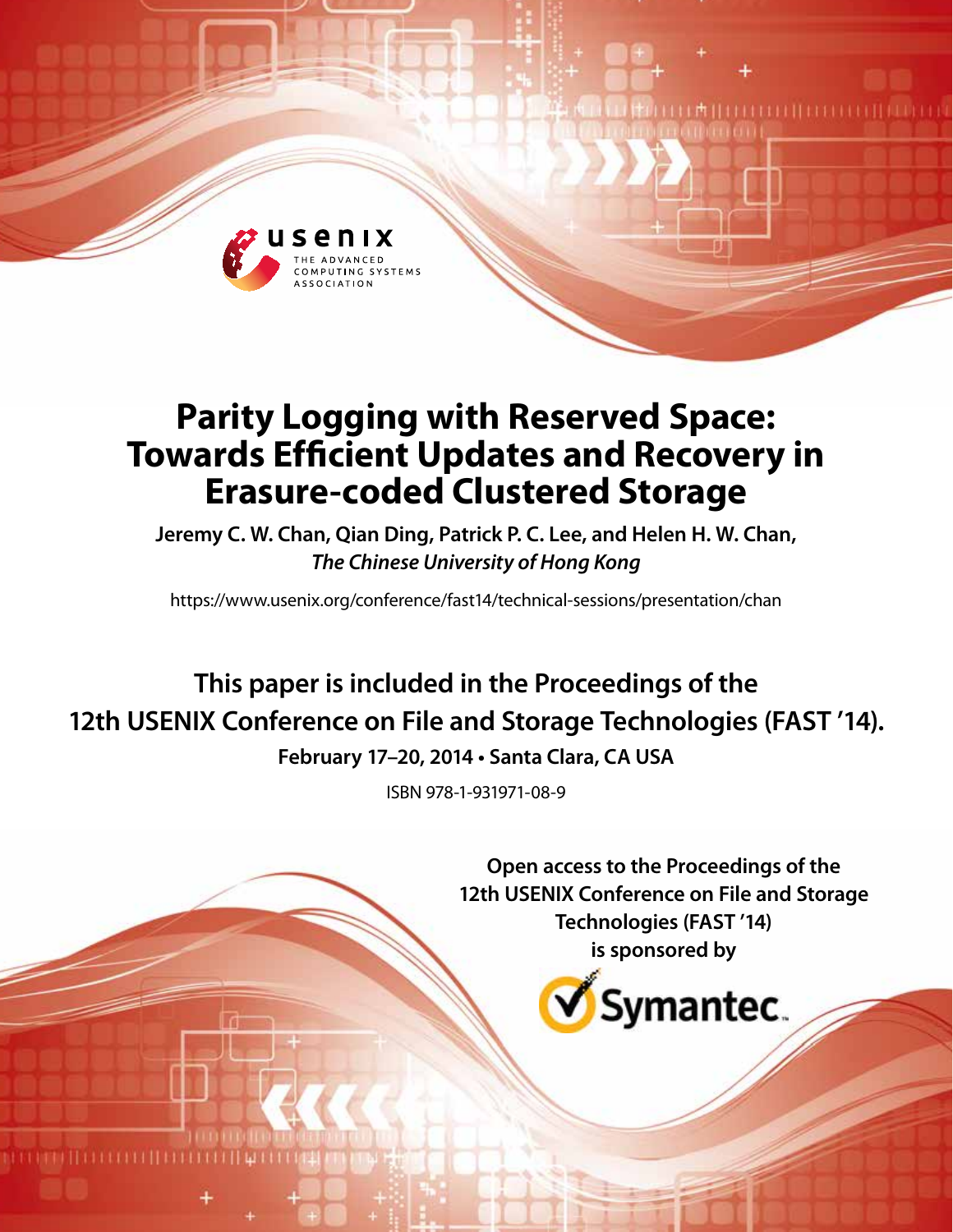# **Parity Logging with Reserved Space: Towards Efficient Updates and Recovery in Erasure-coded Clustered Storage**

Jeremy C. W. Chan<sup>∗</sup>, Qian Ding<sup>∗</sup> , Patrick P. C. Lee, Helen H. W. Chan *The Chinese University of Hong Kong* {*cwchan,qding,pclee,hwchan*}*@cse.cuhk.edu.hk*

# **Abstract**

Many modern storage systems adopt erasure coding to provide data availability guarantees with low redundancy. Log-based storage is often used to append new data rather than overwrite existing data so as to achieve high update efficiency, but introduces significant I/O overhead during recovery due to reassembling updates from data and parity chunks. We propose parity logging with reserved space, which comprises two key design features: (1) it takes a hybrid of in-place data updates and log-based parity updates to balance the costs of updates and recovery, and (2) it keeps parity updates in a reserved space next to the parity chunk to mitigate disk seeks. We further propose a workload-aware scheme to dynamically predict and adjust the reserved space size. We prototype an erasure-coded clustered storage system called CodFS, and conduct testbed experiments on different update schemes under synthetic and real-world workloads. We show that our proposed update scheme achieves high update and recovery performance, which cannot be simultaneously achieved by pure in-place or log-based update schemes.

# **1 Introduction**

Clustered storage systems are known to be susceptible to component failures [17]. High data availability can be achieved by encoding data with redundancy using either replication or erasure coding. Erasure coding encodes original data chunks to generate new parity chunks, such that a subset of data and parity chunks can sufficiently recover all original data chunks. It is known that erasure coding introduces less overhead in storage and write bandwidth than replication under the same fault tolerance [37, 47]. For example, traditional 3-way replication used in GFS [17] and Azure [8] introduces 200% of redundancy overhead, while erasure coding can reduce the overhead to 33% and achieve higher availability [22]. Today's enterprise clustered storage systems [14, 22, 35, 39, 49] adopt erasure coding in production to reduce hardware footprints and maintenance costs.

For many real-world workloads in enterprise servers and network file systems [2, 30], data updates are dominant. There are two ways of performing updates: (1) *in-place updates*, where the stored data is read, modified, and written with the new data, and (2) *log-based updates*, where updates are inserted to the end of an append-only log [38]. If updates are frequent, in-place updates introduce significant I/O overhead in erasure-coded storage since parity chunks also need to be updated to be consistent with the data changes. Existing clustered storage systems, such as GFS [17] and Azure [8] adopt logbased updates to reduce I/Os by sequentially appending updates. On the other hand, log-based updates introduce additional disk seeks to the update log during sequential reads. This in particular hurts recovery performance, since recovery makes large sequential reads to the data and parity chunks in the surviving nodes in order to reconstruct the lost data.

This raises an issue of choosing the appropriate update scheme for an erasure-coded clustered storage system to achieve efficient updates and recovery simultaneously. Our primary goal is to mitigate the network transfer and disk I/O overheads, both of which are potential bottlenecks in clustered storage systems. In this paper, we make the following contributions.

First, we provide a taxonomy of existing update schemes for erasure-coded clustered storage systems. To this end, we propose a novel update scheme called *parity logging with reserved space*, which uses a hybrid of inplace data updates and log-based parity updates. It mitigates the disk seeks of reading parity chunks by putting deltas of parity chunks in a reserved space that is allocated next to their parity chunks. We further propose a workload-aware reserved space management scheme that effectively predicts the size of reserved space and reclaims the unused reserved space.

Second, we build an erasure-coded clustered storage system *CodFS*, which targets the common updatedominant workloads and supports efficient updates and recovery. CodFS offloads client-side encoding computations to the storage cluster. Its implementation is extensible for different erasure coding and update schemes, and is deployable on commodity hardware.

Finally, we conduct testbed experiments using synthetic and real-world traces. We show that our CodFS prototype achieves network-bound read/write perfor-

<sup>∗</sup>The first two authors contributed equally to this work.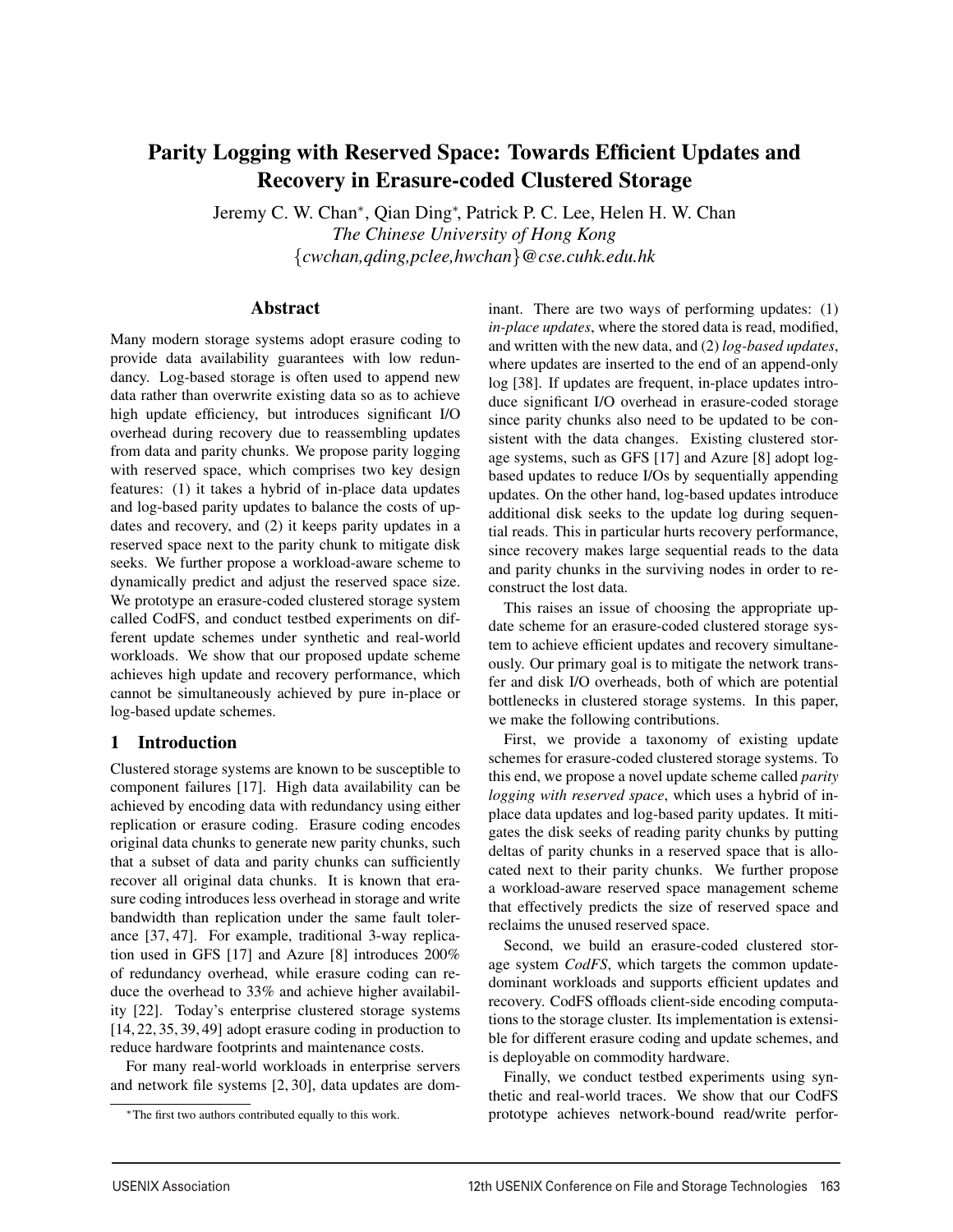mance. Under real-world workloads, our proposed parity logging with reserved space gives a 63.1% speedup of update throughput over pure in-place updates and up to  $10\times$  speedup of recovery throughput over pure log-based updates. Also, our workload-aware reserved space management effectively shrinks unused reserved space with limited reclaim overhead.

The rest of the paper proceeds as follows. In §2, we analyze the update behaviors in real-world traces. In §3, we introduce the background of erasure coding. In §4, we present different update schemes and describe our approach. In §5, we present the design of CodFS. In §6, we present testbed experimental results. In §7, we discuss related work. In §8, we conclude the paper.

# **2 Trace Analysis**

We study two sets of real-world storage traces collected from large-scale storage server environments and characterize their update patterns. Motivated by the fact that enterprises are considering erasure coding as an alternative to RAID for fault-tolerant storage [40], we choose these traces to represent the workloads of enterprise storage clusters and study the applicability of erasure coding to such workloads. We want to answer three questions: (1) *What is the average size of each update?* (2) *How common do data updates happen?* (3) *Are updates focused on some particular chunks?*

# **2.1 Trace Description**

**MSR Cambridge traces.** We use the public block-level I/O traces of a storage cluster released by Microsoft Research Cambridge [30]. The traces are captured on 36 volumes of 179 disks located in 13 servers. They are composed of I/O requests, each specifying the timestamp, the server name, the disk number, the read/write type, the starting logical block address, the number of bytes transferred, and the response time. The whole traces span a one-week period starting from 5PM GMT on 22nd February 2007, and account for the workloads in various kinds of deployment including user home directories, project directories, source control, and media. Here, we choose 10 of the 36 volumes for our analysis. Each of the chosen volumes contains 800,000 to 4,000,000 write requests.

**Harvard NFS traces.** We also use a set of NFS traces (DEAS03) released by Harvard [13]. The traces capture NFS requests and responses of a NetApp file server that contains a mix of workloads including email, research, and development. The whole traces cover a 41-day period from 29th January 2003 to 10th March 2003. Each NFS request in the traces contains the timestamp, source and destination IP addresses, and the RPC function. Depending on the RPC function, the request may contain optional fields such as file handler, file offset and length.



Figure 1: Distribution of update size in MSR Cambridge traces.

| No. of Writes                     | 172702071 |
|-----------------------------------|-----------|
| WSS (GB)                          | 174.73    |
| Updated WSS (%)                   | 68.39     |
| Update Writes $(\% )$             | 91.56     |
| No. of Accessed Files             | 2039724   |
| Updated Files $(\% )$             | 12.10     |
| Avg. Update Size Per Request (KB) | 10.58     |
|                                   |           |

Table 1: Properties of Harvard DEAS03 NFS traces.

While the traces describe the workloads of a single NFS server, they have also been used in trace-driven analysis for clustered storage systems [1, 20].

# **2.2 Key Observations**

**Updates are small.** We study the update size, i.e., the number of bytes accessed by each update. Figure 1 shows the average update size ranges of the MSR Cambridge traces. We see that the updates are generally small in size. Although different traces show different update size compositions, all updates occurring in the traces are smaller than 512KB. Among the 10 traces, eight of them have more than 60% of updates smaller than 4KB. Similarly, the Harvard NFS traces comprise small updates, with average size of only 10.58KB, as shown in Table 1.

**Updates are common.** Unsurprisingly, updates are common in both storage traces. We analyze the write requests in the traces and classify them into two types: *first-write*, i.e., the address is first accessed, and *update*, i.e., the address is re-accessed. Table 1 shows the results of the Harvard NFS traces. Among nearly 173 million write requests, more than  $91\%$  of them are updates. Table 2 shows the results of the MSR Cambridge traces. All the volumes show more than  $90\%$  of updates among all write requests, except for the print server volume  $prn1$ . We see limited relationship between the working set size (WSS) and the intensity of writes. For example, the project volume proj0 has a small WSS, but it has much more writes than the source control volume src22 that has a large WSS.

**Update coverage varies.** Although data updates are common in all traces, the coverage of updates varies. We measure the update coverage by studying the frac-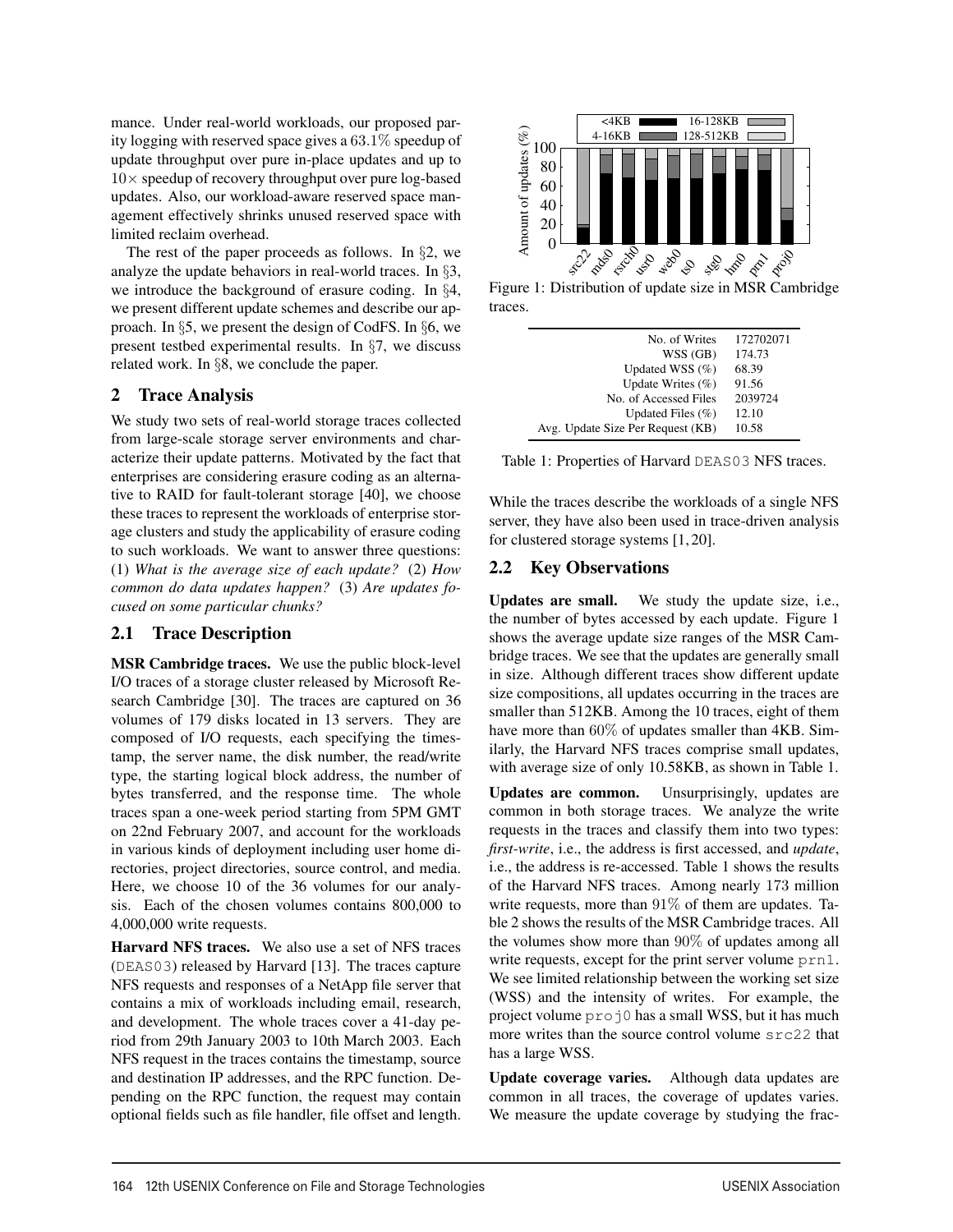| Vol-<br>ume | Workload<br>Type  | No. of<br>Writes | WSS<br>(GB) | Updated<br>$WSS(\%)$ | Update<br>Writes $(\%)$ |
|-------------|-------------------|------------------|-------------|----------------------|-------------------------|
| src22       | Source control    | 805955           | 20.17       | 99.57                | 99.68                   |
| mds0        | Media server      | 1067061          | 3.09        | 29.27                | 95.77                   |
| rsrch0      | Research          | 1300030          | 0.36        | 69.53                | 97.41                   |
| usr0        | Home directory    | 1333406          | 2.44        | 42.54                | 96.08                   |
| web0        | Web/SOL server    | 1423458          | 7.26        | 37.25                | 96.23                   |
| ts0         | Terminal server   | 1485042          | 0.91        | 49.84                | 95.65                   |
| stg0        | Web staging       | 1722478          | 6.31        | 21.04                | 97.82                   |
| hm()        | HW monitor        | 2575568          | 2.31        | 73.16                | 93.21                   |
| prn1        | Print server      | 2769610          | 80.9        | 18.55                | 73.43                   |
| proj0       | Project directory | 3697143          | 3.16        | 56.67                | 98.89                   |

Table 2: Properties of MSR Cambridge traces: (1) number of writes shows the total number of write requests; (2) working set size refers to the size of unique data accessed in the trace; (3) percentage of updated working set size refers to the fraction of data in the working set that is updated at least once; and (4) percentage of update writes refers to the fraction of writes that update existing data.

tion of WSS that is updated at least once throughout the trace period. For example, from the MSR Cambridge traces in Table 2, the src22 trace shows a 99.57% of updated WSS, while updates in the mds0 trace only cover 29.27% of WSS. In other words, updates in the src22 trace span across a large number of locations in the working set, while updates in the mds0 trace are focused on a smaller set of locations. The variation in update coverage implies the need of a dynamic mechanism to improve update efficiency.

# **3 Background: Erasure Coding**

We provide the background details of an erasure-coded storage system considered in this work. We refer readers to the tutorial [33] for the essential details of erasure coding in the context of storage systems.

We consider an erasure-coded storage cluster with M nodes (or servers). We divide data into *segments* and apply erasure coding independently on a per-segment basis. We denote an  $(n, k)$ -code as an erasure coding scheme defined by two parameters n and k, where  $k < n$ . An  $(n, k)$ -code divides a segment into k equal-size uncoded chunks called *data chunks*, and encodes the data chunks to form n − k coded chunks called *parity chunks*. We assume  $n < M$ , and have the collection of n data and parity chunks distributed across  $n$  of the  $M$  nodes in the storage cluster. We consider *Maximum Distance Separable* erasure coding, i.e., the original segment can be reconstructed from any  $k$  of the  $n$  data and parity chunks.

Each parity chunk can be in general encoded by computing a linear combination of the data chunks. Mathematically, for an  $(n, k)$ -code, let  $\{\gamma_{ij}\}_{1 \leq i \leq n-k, 1 \leq j \leq k}$ be a set of encoding coefficients for encoding the  $k$ data chunks  $\{D_1, D_2, \cdots, D_k\}$  into  $n - k$  parity chunks  $\{P_1, P_2, \cdots, P_{n-k}\}.$  Then, each parity chunk  $P_i$  (1  $\leq$  $i \leq n - k$ ) can be computed by:  $P_i = \sum_{j=1}^{k} \gamma_{ij} D_j$ , where all arithmetic operations are performed in the Galois Field over the coding units called *words*.

The linearity property of erasure coding provides an alternative to computing new parity chunks when some data chunks are updated. Suppose that a data chunk  $D_l$ (for some  $1 \leq l \leq k$ ) is updated to another data chunk  $D'_i$ . Then each new parity chunk  $P'_i$  ( $1 \le i \le n - k$ ) can be computed by:

$$
P_i' = \sum_{j=1, j\neq l}^k \gamma_{ij} D_j + \gamma_{il} D_l' = P_i + \gamma_{il} (D_l' - D_l).
$$

Thus, instead of summing over all data chunks, we compute new parity chunks based on the change of data chunks. The above computation can be further generalized when only part of a data chunk is updated, but a subtlety is that a data update may affect different parts of a parity chunk depending on the erasure code construction (see [33] for details). Suppose now that a word of  $D_l$  at offset o is updated, and the word of  $P_l$  at offset  $\hat{o}$  needs to be updated accordingly (where  $o$  and  $\hat{o}$  may differ). Then we can express:

$$
P'_{i}(\hat{o}) = P_{i}(\hat{o}) + \gamma_{il}(D'_{l}(o) - D_{l}(o)),
$$

where  $P'_i(\hat{o})$  and  $P_i(\hat{o})$  denote the words at offset  $\hat{o}$  of the new parity chunk  $P'_i$  and old parity chunk  $P_i$ , respectively, and  $D_l'(o)$  and  $D_l(o)$  denote the words at offset  $o$  of the new data chunk  $D'_l$  and old data chunk  $D_l$ , respectively. In the following discussion, we leverage this linearity property in parity updates.

# **4 Parity Updates**

Data updates in erasure-coded clustered storage systems introduce performance overhead, since they also need to update parity chunks for consistency. We consider a deployment environment where network transfer and disk I/O are performance bottlenecks. Our goal is to design a parity update scheme that effectively mitigates both network transfer overhead and number of disk seeks.

We re-examine existing parity update schemes that fall into two classes: the RAID-based approaches and the delta-based approaches. We then propose a novel parity update approach that assigns a reserved space for keeping parity updates.

## **4.1 Existing Approaches**

## **4.1.1 RAID-based Approaches**

We describe three classical approaches of parity updates that are typically found in RAID systems [10, 45].

**Full-segment writes.** A full-segment write (or fullstripe write) updates all data and parity chunks in a segment. It is used in a large sequential write where the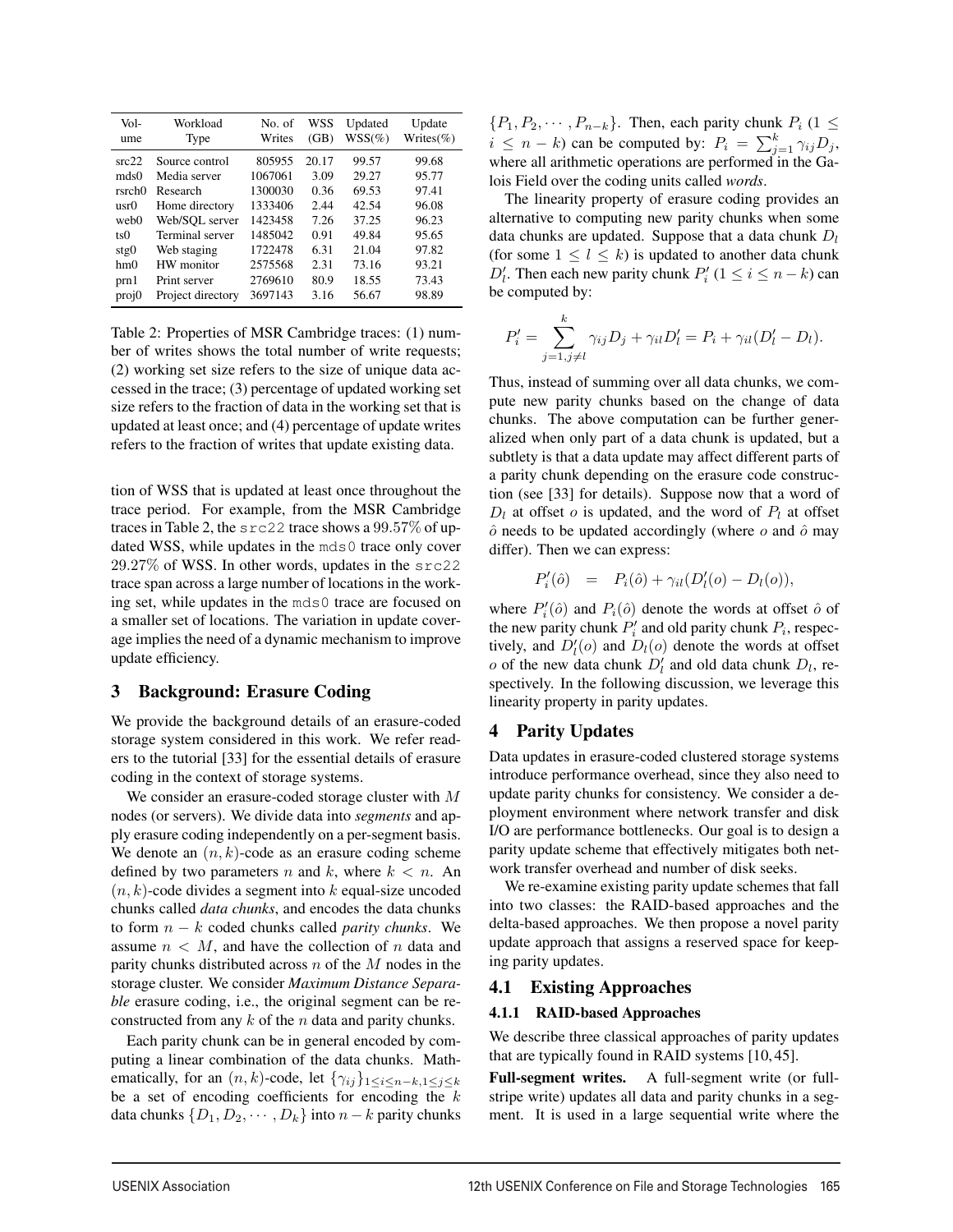write size is a multiple of segment size. To make a fullsegment write work for small updates, one way is to pack several updates into a large piece until a full segment can be written in a single operation [28]. Full-segment writes do not need to read the old data or parity chunks, and hence achieve the best update performance.

**Reconstruct writes.** A reconstruct write first reads all the chunks from the segment that are not involved in the update. Then it computes the new parity chunks using the read chunks and the new chunks to be written, and writes all data and parity chunks.

**Read-modify writes.** A read-modify write leverages the linearity of erasure coding for parity updates (see §3). It first reads the old data chunk to be updated and all the old parity chunks in the segment. It then computes the change between the old and new data chunks, and applies the change to each of the parity chunks. Finally, it writes the new data chunk and all new parity chunks to their respective locations.

**Discussion.** Full-segment writes can be implemented through a log-based design to support small updates, but logging has two limitations. First, we need an efficient garbage collection mechanism to reclaim space by removing stale chunks, and this often hinders update performance [41]. Second, logging introduces additional disk seeks to retrieve the updates, which often degrades sequential read and recovery performance [27]. On the other hand, both reconstruct writes and read-modify writes are traditionally designed for a single host deployment. Although some recent studies implement readmodify writes in a distributed setting [15, 51], both approaches introduce significant network traffic since each update must transfer data or parity chunks between nodes for parity updates.

# **4.1.2 Delta-based Approaches**

Another class of parity updates, called the *delta-based approaches*, eliminates redundant network traffic by only transferring a *parity delta* which is of the same size as the modified data range [9, 44]. A delta-based approach leverages the linearity of erasure coding described in §3. It first reads the range of the data chunk to be modified and computes the delta, which is the change between old and new data at the modified range of the data chunk, for each parity chunk. It then sends the modified data range and the parity deltas computed to the data node and all other parity nodes for updates, respectively. Instead of transferring the entire data and parity chunks as in readmodify writes, transferring the modified data range and parity deltas reduces the network traffic and is suitable for clustered storage. In the following, we describe some delta-based approaches proposed in the literature.

**Full-overwrite (FO).** Full-overwrite [4] applies in-place

updates to both data and parity chunks. It merges the old data and parity chunks directly at specific offsets with the modified data range and parity deltas, respectively. Note that merging each parity delta requires an additional disk read of old parity chunk at the specific offset to compute the new parity content to be written.

**Full-logging (FL).** Full-logging saves the disk read overhead of parity chunks by appending all data and parity updates. That is, after the modified data range and parity deltas are respectively sent to the corresponding data and parity nodes, the storage nodes create logs to store the updates. The logs will be merged with the original chunks when the chunks are read subsequently. FL is used in enterprise clustered storage systems such as GFS [17] and Azure [8].

**Parity-logging (PL).** Parity-logging [24, 43] can be regarded as a hybrid of FO and FL. It saves the disk read overhead of parity chunks and additionally avoids merging overhead on data chunks introduced in FL. Since data chunks are more likely to be read than parity chunks, merging logs in data chunks can significantly degrade read performance. Hence, in PL, the original data chunk is overwritten in-place with the modified data range, while the parity deltas are logged at the parity nodes.

**Discussion.** Although the delta-based approaches reduce network traffic, they are not explicitly designed to reduce disk I/O. Both FL and PL introduce disk fragmentation and require efficient garbage collection. The fragmentations often hamper further accesses of those chunks with logs. Meanwhile, FO introduces additional disk reads for the old parity chunks on the update path, compared with FL and PL. Hence, to take a step further, we want to address the question: *Can we reduce the disk I/O on both the update path and further accesses?*

# **4.2 Our Approach**

We propose a new delta-based approach called **paritylogging with reserved space (PLR)**, which further mitigates fragmentation and reduces the disk seek overhead of PL in storing parity deltas. The main idea is that the storage nodes reserve additional storage space next to each parity chunk for keeping parity deltas. This ensures that each parity chunk and its parity deltas can be sequentially retrieved. While the idea is simple, the challenging issues are to determine (1) the appropriate amount of reserved space to be allocated when a parity chunk is first stored and (2) the appropriate time when unused reserved space can be reclaimed to reduce the storage overhead.

# **4.2.1 An Illustrative Example**

Figure 2 illustrates the differences of the delta-based approaches in §4.1.2 and PLR, using a (3,2)-code as an example. The incoming data stream describes the sequence of operations: (1) write the first segment with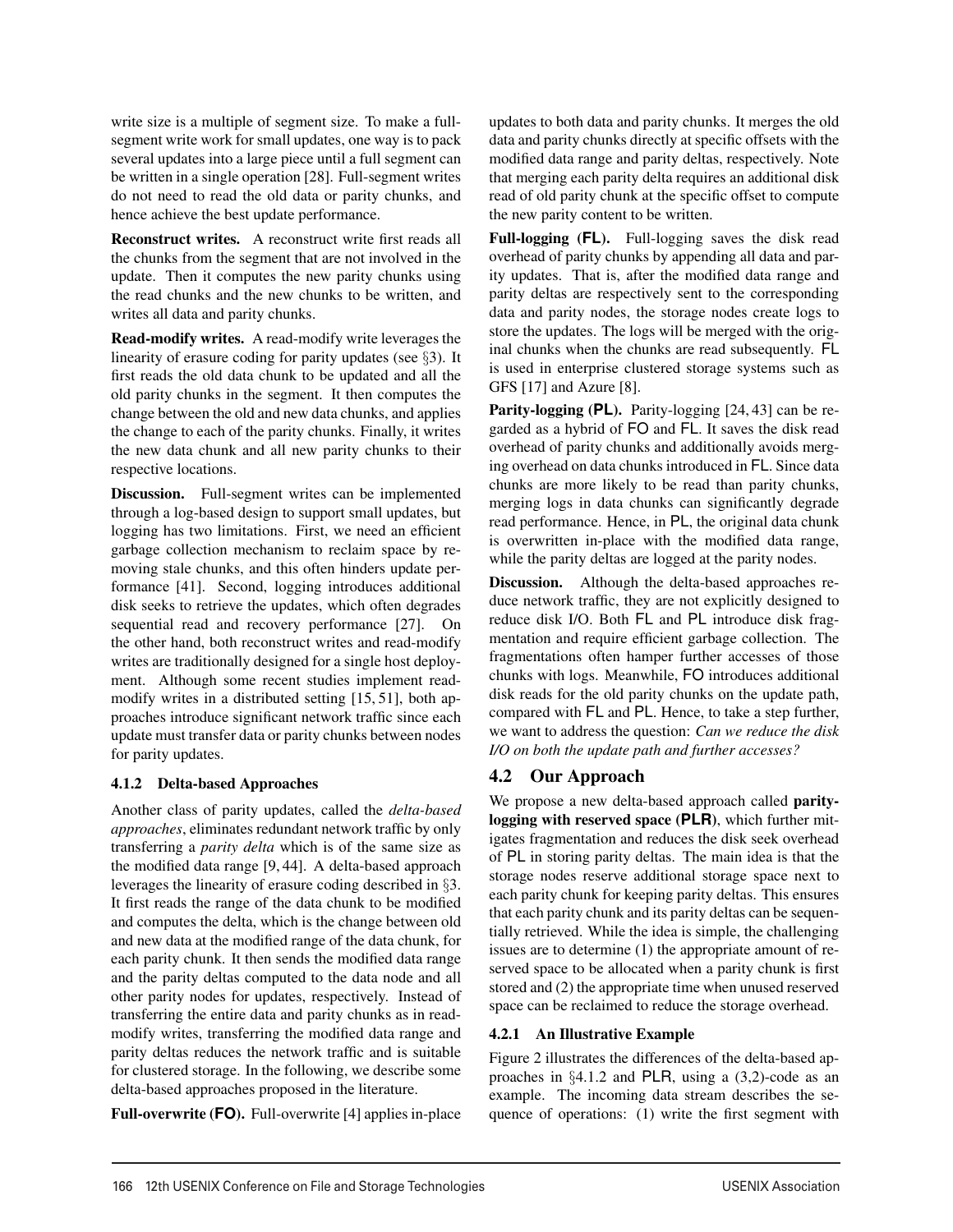

Figure 2: Illustration on different parity update schemes.

data chunks a and b,  $(2)$  update part of a with a',  $(3)$ write a new segment with data chunks c and d, and finally (4) update parts of b and c with b' and  $c'$ , respectively. We see that FO performs overwrites for both data updates and parity deltas; FL appends both data updates and parity deltas according to the incoming order; PL performs overwrites for data updates and appends parity deltas; and PLR appends parity deltas in reserved space.

Consider now that we read the up-to-date chunk b. FL incurs a disk seek to the update b' when rebuilding chunk b, as b and b' are in discontinuous physical locations on disk. Similarly, PL also incurs a disk seek to the parity delta  $\Delta$ b when reconstructing the parity chunk a+b. On the other hand, PLR incurs no disk seek when reading the parity chunk a+b since its parity deltas  $\Delta a$ and ∆b are all placed in the contiguous reserved space following the parity chunk a+b.

#### **4.2.2 Determining the Reserved Space Size**

Finding the appropriate reserved space size is challenging. If the space is too large, then it wastes storage space. On the other hand, if the space is too small, then it cannot keep all parity deltas.

A baseline approach is to use a fixed reserved space size for each parity chunk, where the size is assumed to be large enough to fit all parity deltas. Note that this baseline approach can introduce significant storage overhead, since different segments may have different update patterns. For example, from the Harvard NFS traces shown in Table 1, although 91.56% of write requests are updates, only around 12% of files are actually involved. This uneven distribution implies that fixing a large, constant size of reserved space can imply unnecessary space wastage.

For some workloads, the baseline approach may reserve insufficient space to hold all deltas for a parity chunk. There are two alternatives to handle extra deltas, either logging them elsewhere like PL, or *merging* existing deltas with the parity chunk to reclaim the reserved space. We adopt the merge alternative since it preserves

| Algorithm 1: Workload-aware Reserved Space Management |                                              |  |  |  |  |
|-------------------------------------------------------|----------------------------------------------|--|--|--|--|
|                                                       | 1 $reserved \leftarrow$ DEFAULT SIZE         |  |  |  |  |
| while true do                                         |                                              |  |  |  |  |
| 3                                                     | sleep(period)                                |  |  |  |  |
| $\overline{\mathbf{4}}$                               | foreach chunk in parityChunkSet do           |  |  |  |  |
| 5                                                     | utility $\leftarrow$ getUtility(chunk)       |  |  |  |  |
| -6                                                    | $size \leftarrow$ computeShrinkSize(utility) |  |  |  |  |
|                                                       | doshrink(size, chunk)                        |  |  |  |  |
|                                                       | doMerge(chunk)                               |  |  |  |  |
|                                                       |                                              |  |  |  |  |

the property of no fragmentation in PLR.

To this end, we propose a workload-aware reserved space management scheme that dynamically adjusts and predicts the reserved space size. The scheme has three main parts: (1) predicting the reserved space size of each parity chunk using the measured workload pattern for the next time interval, (2) shrinking the reserved space and releasing unused reserved space back to the system, and (3) merging parity deltas in the reserved space to each parity chunk. To avoid introducing small unusable holes of reclaimed space after shrinking, we require that both the reserved space size and the shrinking size be of multiples of the chunk size. This ensures that an entire data or parity chunk can be stored in the reclaimed space.

Algorithm 1 describes the basic framework of our workload-aware reserved space management. Initially, we set a default reserved space size that is sufficiently large to hold all parity deltas. Shrinking and prediction are then executed periodically on each storage node. Let  $S$  be the set of parity chunks in a node. For every time interval t and each parity chunk  $p \in S$ , let  $r_t(p)$  be the reserved space size and  $u_t(p)$  be the reserved space utility. Intuitively,  $u_t(p)$  represents the fraction of reserved space being used. We measure  $u_t(p)$  at the end of each time interval  $t$  using exponential weighted moving average in getUtility:

$$
u_t(p) = \alpha \frac{\iota tse(p)}{r_t(p)} + (1 - \alpha)u_{t-1}(p),
$$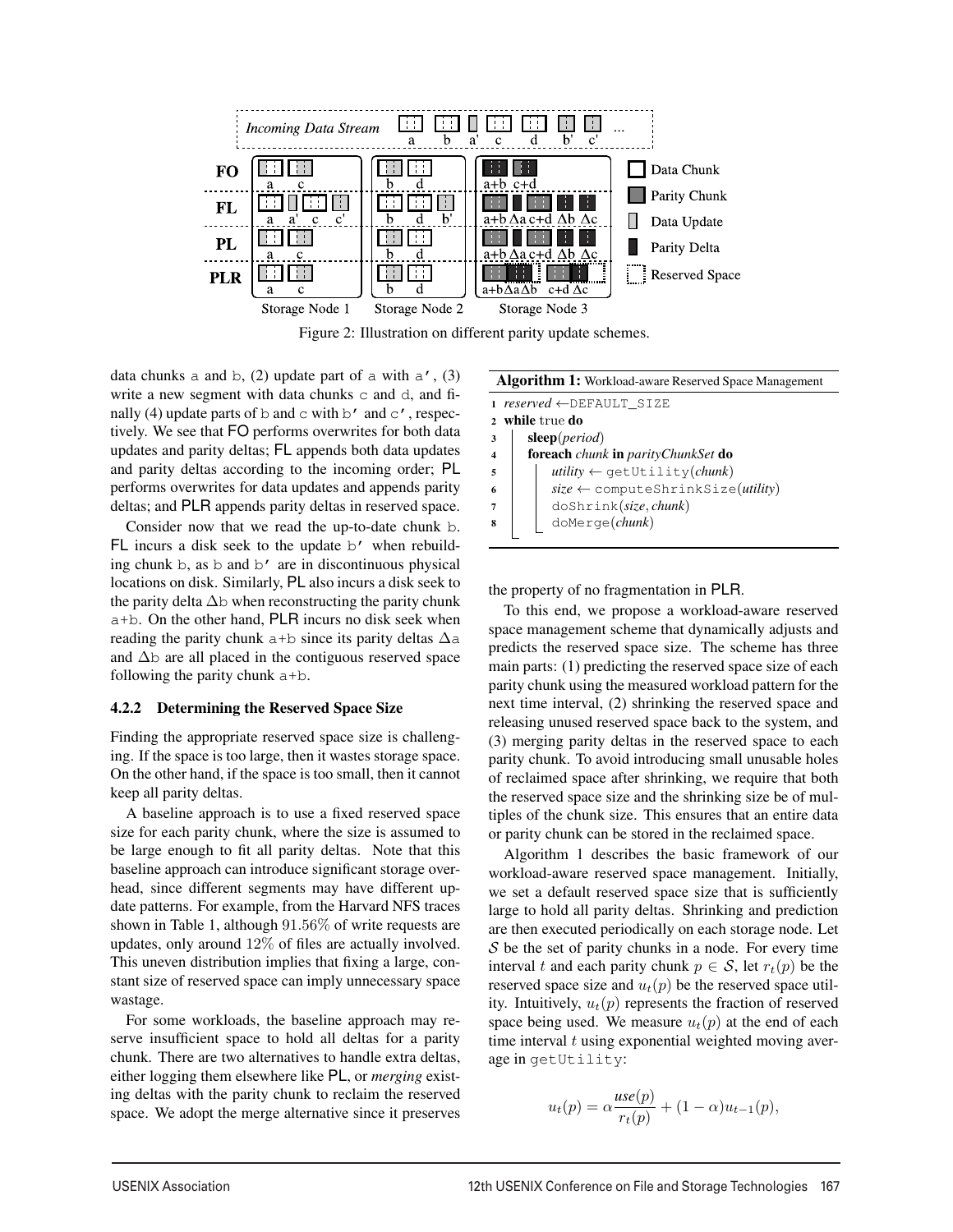where  $use(p)$  returns the reserved space size being used during the time interval,  $r_t(p)$  is the current reserved space size for chunk p, and  $\alpha$  is the smoothing factor. According to the utility, we decide the unnecessary space size  $c(p)$  that can be reclaimed for the parity chunk p in computeShrinkSize. Here, we aggressively shrink all unused space  $c(p)$  and round it down to be a multiple of the chunk size:

$$
c(p) = \left\lfloor \frac{(1 - u_t(p))r_t(p)}{ChunkSize} \right\rfloor \times ChunkSize.
$$

The doShrink function attempts to shrink the size  $c(p)$  from the current reserved space  $r_t(p)$ . Thus, the reserved space  $r_{t+1}(p)$  for p at time interval  $t + 1$  is:

$$
r_{t+1}(p) = r_t(p) - c(p).
$$

If a chunk has no more reserved space after shrinking (i.e.,  $r_{t+1}(p)=0$ ), any subsequent update requests to this chunk are applied in-place as in FO.

Finally, the doMerge function merges the deltas in the reserved space to the parity chunk  $p$  after shrinking and resets  $use(p)$  to zero. Hence we free the parity chunk from carrying any deltas to the next time interval, which could further reduce the reserved space size. The merge operations performed here are off the update path and have limited impact on the overall system performance.

The above workload-aware design of reserved space management is simple and can be replaced by a more advanced design. Nevertheless, we find that this simple heuristic works well enough under real-world workloads (see §6.3.2).

## **5 CodFS Design**

We design CodFS, an erasure-coded clustered storage system that implements the aforementioned delta-based update schemes to support efficient updates and recovery.

# **5.1 Architecture**

Figure 3 shows the CodFS architecture. The *metadata server (MDS)* stores and manages all file metadata, while multiple *object storage devices (OSDs)* perform coding operations and store the data and parity chunks. The MDS also plays a monitor role, such that it keeps track of the health status of the OSDs and triggers recovery when some OSDs fail. A CodFS client can access the storage cluster through a file system interface.

# **5.2 Work Flow**

CodFS performs erasure coding on the write path as illustrated in Figure 3. To write a file, the client first splits the file into segments, and requests the MDS to store the metadata and identify the *primary OSD* for each segment. The client then sends each segment to its primary OSD, which encodes the segment into  $k$  data chunks and

![](_page_6_Figure_13.jpeg)

Figure 3: CodFS architecture.

 $n - k$  parity chunks for some pre-specified parameters  $n$  and  $k$ . The primary OSD stores a data chunk locally, and distributes the remaining  $n-1$  chunks to other OSDs called the *secondary OSDs* for the segment. The identities of the secondary OSDs are assigned by the MDS to keep the entire cluster load-balanced. Both primary and secondary OSDs are defined in a logical sense, such that each physical OSD can act as a primary OSD for some segments and a secondary OSD for others.

To read a segment, the client first queries MDS for the primary OSD. It then issues a read request to the primary OSD, which collects one data chunk locally and  $k - 1$ data chunks from other secondary OSDs and returns the original segment to the client. In the normal state where no failure occurs, the primary OSD only needs the  $k$  data chunks of the segment for rebuilding.

CodFS adopts the delta-based approach for data updates. To update a segment, the client sends the modified data with the corresponding offsets to the segment's primary OSD, which first splits the update into sub-updates according to the offsets, such that each sub-update targets a single data chunk. The primary OSD then sends each sub-update to the OSD storing the targeted data chunk. Upon receiving a sub-update for a data chunk, an OSD computes the parity deltas and distributes them to the parity destinations. Finally, both the updates and parity deltas are saved according to the chosen update scheme.

CodFS switches to degraded mode when some OSDs fail (assuming the number of failed OSDs is tolerable). The primary OSD coordinates the degraded operations for its responsible segments. If the primary OSD of a segment fails, CodFS promotes another surviving secondary OSD of the segment to be the primary OSD. CodFS supports degraded reads and recovery. To issue a degraded read to a segment, the primary OSD follows the same read path as the normal case, except that it collects both data and parity chunks of the segment. It then decodes the collected chunks and returns the original segment. If an OSD failure is deemed permanent, CodFS can recover the lost chunks on a new OSD. That is, for each segment with lost chunks, the corresponding primary OSD first reconstructs the segment as in degraded reads, and then writes the lost chunk to the new OSD. Our current implementation of degraded reads and re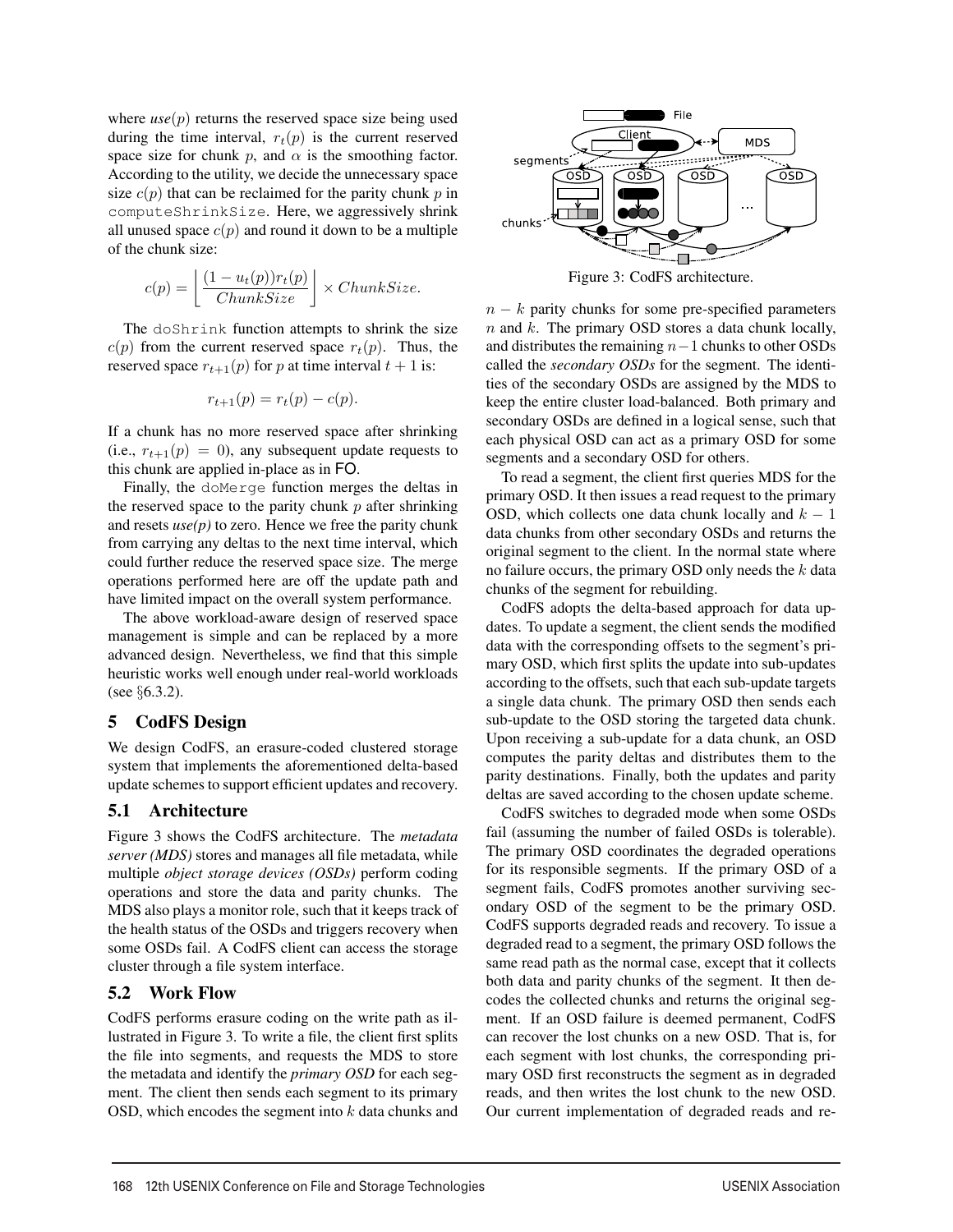covery uses the standard approach that reads  $k$  chunks for reconstruction, and it works for any number of failed OSDs no more than  $n - k$ . Nevertheless, our design is also compatible with efficient recovery approaches that read less data under single failures (e.g., [25, 50]).

# **5.3 Issues**

We address several implementation issues in CodFS and justify our design choices.

**Consistency.** CodFS provides close-to-open consistency [21], which offers the same level of consistency as most Network File Systems (NFS) clients. Any open request to a segment always returns the version following the previous close request. CodFS directs all reads and writes of a segment through the corresponding primary OSD, which uses a lock-based approach to serialize the requests of all clients. This simplifies consistency implementation.

**Offloading.** CodFS offloads the encoding and reconstruction operations from clients. Client-side encoding generates more write traffic since the client needs to transmit parity chunks. Using the primary OSD design limits the fan-outs of clients and the traffic between the clients and the storage cluster. In addition, CodFS splits each file into segments, which are handled by different primary OSDs in parallel. Hence, the computational power of a single OSD will not become a bottleneck on the write path. Also, within each OSD, CodFS uses multi-threading to pipeline and parallelize the I/O and encoding operations, so as to mitigate the overhead in encoding computations.

**Metadata Management.** The MDS stores all metadata in a key-value database built on MongoDB [29]. CodFS can configure a backup MDS to serve the metadata operations in case the main MDS fails, similar to HDFS [5].

**Caching.** CodFS adopts simple caching techniques to boost the entire system performance. Each CodFS client is equipped with an LRU cache for segments so that frequent updates of a single segment can be batched and sent to the primary OSD. The LRU cache also favors frequent reads of a single segment, to avoid fetching the segment from the storage cluster in each read. We do not consider specific write mitigation techniques (e.g., lazy write-back and compression) or advanced caches (e.g., distributed caching or SSDs), although our system can be extended with such approaches.

Segment Size. CodFS supports flexible segment size from 16MB to 64MB and sets the default at 16MB. This size is chosen to fully utilize both the network bandwidth and disk throughput, as shown in our experiments (see §6.1). Smaller segments lead to more disk I/Os and degrade the write throughput, while larger segments cannot fully leverage the I/O parallelism across multiple OSDs.

# **5.4 Implementation Details**

We design CodFS based on commodity configurations. We implement all the components including the client and the storage backend in C++ on Linux. CodFS leverages several third-party libraries for high-performance operations, including: (1) Threadpool [46], which manages a pool of threads that parallelize I/O and encoding operations, (2) Google Protocol Buffers [18], which serialize message communications between different entities, (3) Jerasure [32], which provides interfaces for efficient erasure coding implementation, and (4) FUSE [16], which provides a file system interface for clients.

We design the OSD via a modular approach. The *Coding Module* of each OSD provides a standard interface for implementation of different coding schemes. One can readily extend CodFS to support new coding schemes. The *Storage Module* inside each OSD acts as an abstract layer between the physical disk and the OSD process. We store chunk updates and parity deltas according to the update scheme configured in the *Storage Module*. By default, CodFS uses the PLR scheme. Each OSD is equipped with a *Monitor Module* to perform garbage collection in FL and PL and reserved space shrinking and prediction in PLR.

We adopt Linux Ext4 as the local filesystem of each OSD to support fast reserved space allocation. We preallocate the reserved space for each parity chunk using the Linux system call fallocate, which marks the allocated blocks as uninitialized. Shrinking of the reserved space is implemented by invoking fallocate with the FALLOC\_FL\_PUNCH\_HOLE flag. Since we allocate or shrink the reserved space as a multiple of chunk size, we avoid creating unusable holes in the file system.

# **6 Evaluation**

We evaluate different parity update schemes through our CodFS prototype. We deploy CodFS on a testbed with 22 nodes of commodity hardware configurations. Each node is a Linux machine running Ubuntu Server 12.04.2 with kernel version 3.5. The MDS and OSD nodes are each equipped with Intel Core i5-3570 3.4GHz CPU, 8GB RAM and two Seagate ST1000DM003 7200RPM 1TB SATA harddisk. For each OSD, the first harddisk is used as the OS disk while the entire second disk is used for storing chunks. The client nodes are equipped with Intel Core 2 Duo 6420 2.13GHz CPU, 2GB RAM and a Seagate ST3160815AS 7200RPM 160GB SATA harddisk. Each node has a Gigabit Ethernet card installed and all nodes are connected via a Gigabit full-duplex switch.

# **6.1 Baseline Performance**

We derive the achievable aggregate read/write throughput of CodFS and analyze its best possible performance. Suppose that the encoding overhead can be entirely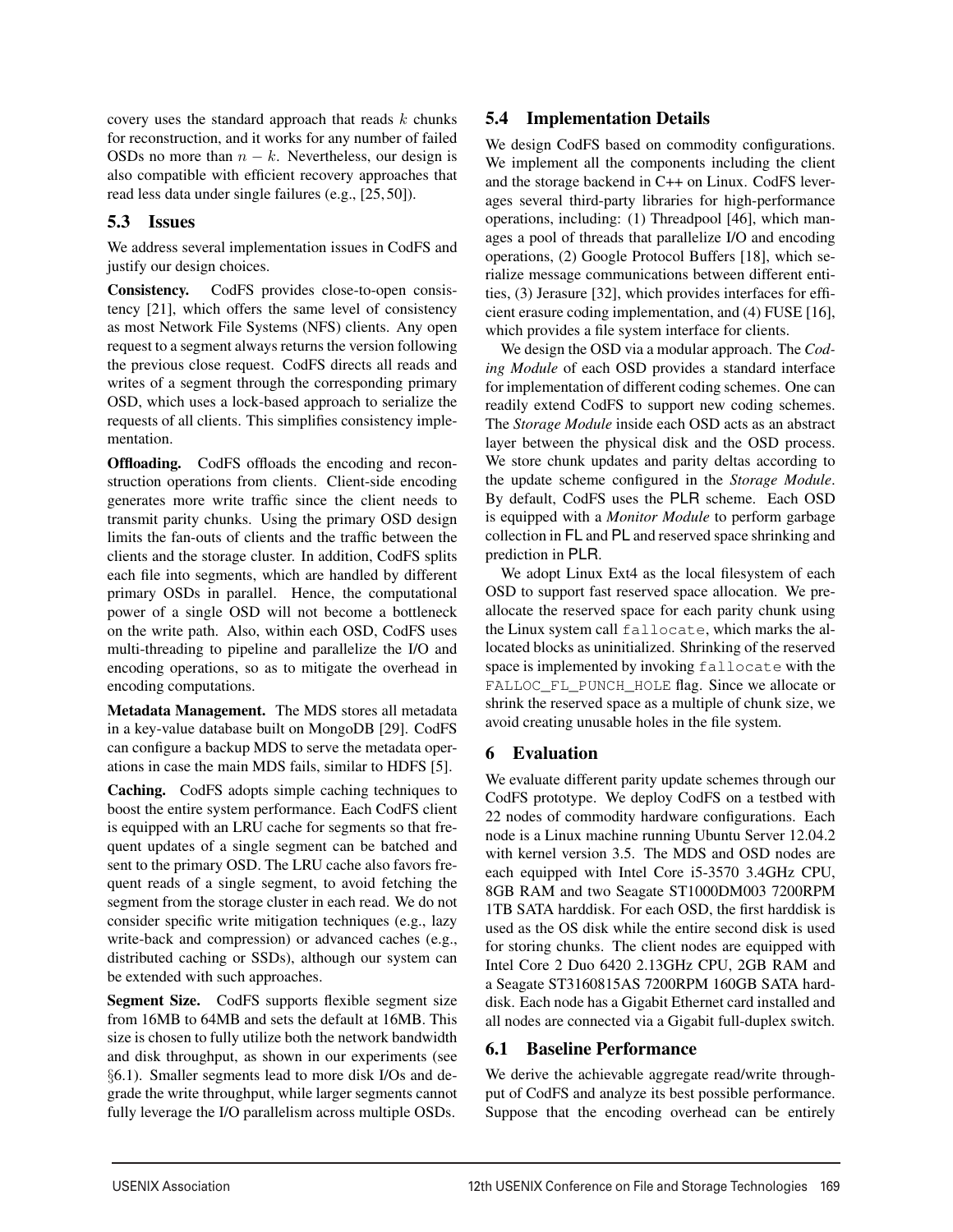![](_page_8_Figure_0.jpeg)

Figure 4: Aggregate read/write throughput of CodFS using the RDP code with  $(n, k) = (6, 4)$ .

masked by our parallel design. If our CodFS prototype can effectively mitigate encoding overhead and evenly distribute the operations among OSDs, then it should achieve the theoretical throughput.

We define the notation as follows. Let  $M$  be the total number of OSDs in the system, and let  $B_{in}$  and  $B_{out}$  be the available inbound and outbound bandwidths (in network or disk) of each OSD, respectively. Each encoding scheme can be described by the parameters  $n$  and  $k$ , following the same definitions in §3.

We derive the effective aggregate write throughput (denoted by  $T_{write}$ ). Each primary OSD, after encoding a segment, stores one chunk locally and distributes  $n - 1$  chunks to other secondary OSDs. This introduces an additional  $(n - 1)/k$  times of segment traffic among the OSDs. Similarly, for the effective aggregate read throughput (denoted by  $T_{read}$ ), each primary OSD collects  $(k - 1)$  chunks for each read segment from the secondary OSDs. It introduces an additional  $(k-1)/k$  times of segment traffic. Thus,  $T_{write}$  and  $T_{read}$  are given by:

$$
T_{write} = \frac{M \times B_{in}}{1 + \frac{n-1}{k}}, \qquad T_{read} = \frac{M \times B_{out}}{1 + \frac{k-1}{k}}.
$$

We evaluate the aggregate read/write throughput of CodFS, and compare the experimental results with our theoretical results. We first conduct measurements on our testbed and find that the effective disk and network bandwidths of each node are 144MB/s and 114.5MB/s, respectively. Thus, the nodes are network-bound, and we set  $B_{in} = B_{out} = 114.5 \text{MB/s}$  in our model. We configure CodFS with one node as the MDS and M nodes as OSDs, where  $6 < M < 10$ . We consider the RAID-6 RDP code [12] with  $(n, k) = (6, 4)$ . The coded chunks are distributed over the  $M$  OSDs. We have 10 other nodes in the testbed as clients that transfer streams of segments simultaneously.

Figure 4 shows the aggregate read/write throughput of CodFS versus the number of OSDs for different segment sizes from 8MB to 64MB. We see that the throughput results match closely with the theoretical results, and

![](_page_8_Figure_8.jpeg)

Figure 5: Throughput of CodFS under different update schemes.

the throughput scales linearly with the number of OSDs. For example, when  $M = 10$  OSDs are used, CodFS achieves read and write throughput of at least 580MB/s and 450MB/s, respectively.

We also evaluate the throughput results of CodFS configured with the Reed-Solomon (RS) codes [34]. We observe that both RDP and RS codes have almost identical throughput, although RS codes have higher encoding overhead [32]. The reason is that CodFS masks the encoding overhead through parallelization. We do not present the results here in the interest of space.

## **6.2 Evaluation on Synthetic Workload**

We now evaluate the four delta-based parity update schemes (i.e., FO, FL, PL, and PLR) using our CodFS prototype under a synthetic workload. Unless otherwise stated, we use the RDP code [12] with  $(n, k) = (6, 4)$ , 16MB segment size, and the same cluster configuration as in §6.1. We measure the sequential write, random write, sequential read, and recovery performance of CodFS using IOzone [23]. For PLR, we use the baseline approach described in §4.2.2 and fix the size of reserved space to 4MB, which is equal to the chunk size in our configuration. We trigger a merge operation to reclaim the reserved space when it becomes full. Before running each test, we format the chunk partition of each OSD to restore the OSD to a clean state, and drop the buffer cache in all OSDs to ensure that any difference in performance is attributed to the update schemes.

We note that an update to a data chunk in RDP [12] involves more updates to parity chunks than in RS codes (see [33] for illustration), and hence generates larger-size parity deltas. This triggers more frequent merge operations as the reserved space becomes full faster.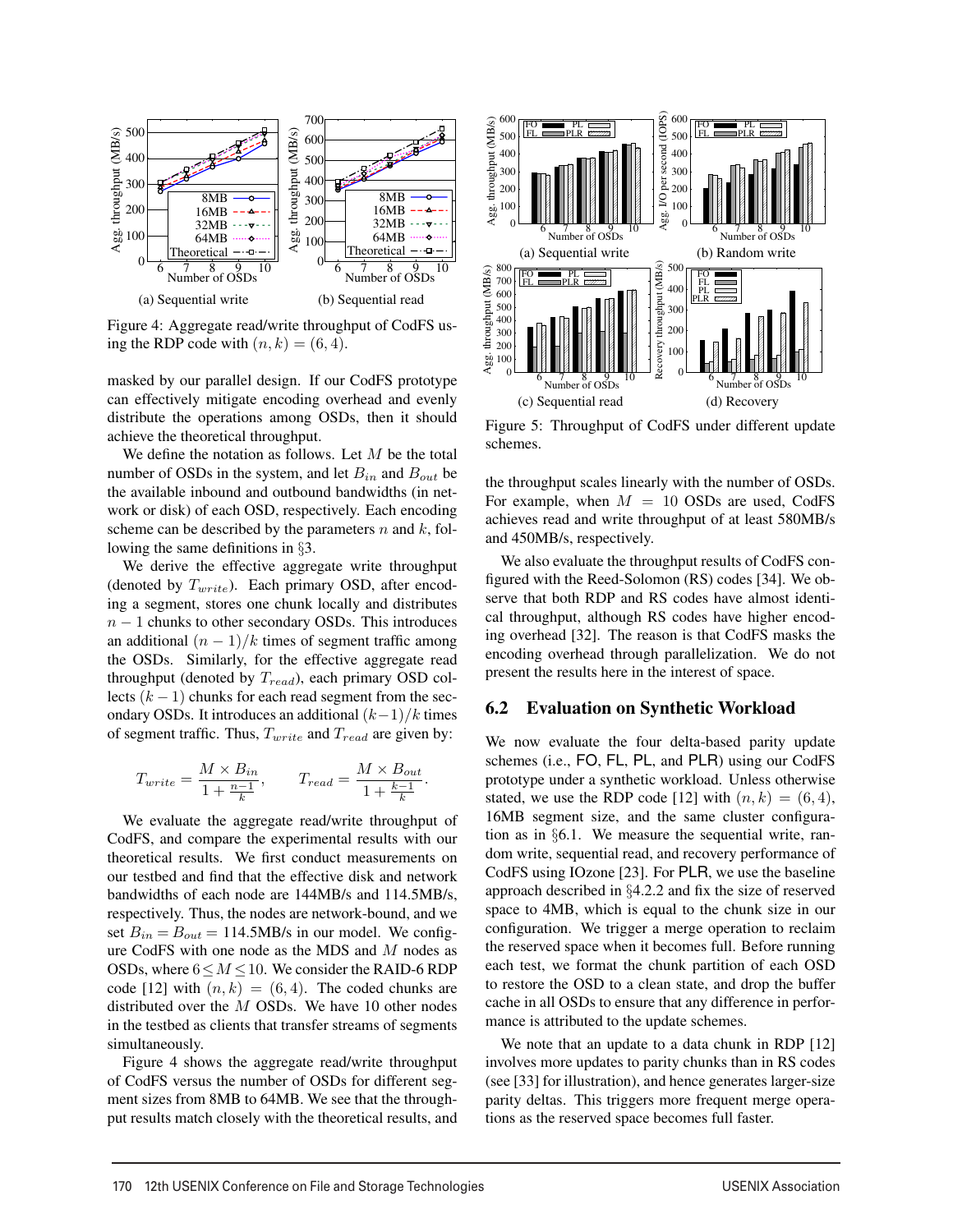|                               |      | FΩ | FL.             | PI. PI.R |
|-------------------------------|------|----|-----------------|----------|
| Synthetic $\overline{Parity}$ | Data |    | 29.41           |          |
|                               |      |    | 0 117.66 117.66 |          |

Table 3: Average non-contiguous fragments per chunk  $(F_{avg})$  after random writes for synthetic workload.

#### **6.2.1 Sequential Write Performance**

Figure 5a shows the aggregate sequential write throughput of CodFS under different update schemes, in which all clients simultaneously write 2GB of segments to the storage cluster. As expected, there is only negligible difference in sequential write throughput among the four update schemes as the experiment only writes new data.

#### **6.2.2 Random Write Performance**

We use IOzone to simulate intensive small updates, in which we issue uniform random writes with 128KB record length to all segments uploaded in §6.2.1. In total, we generate 16MB of updates for each segment, which is four times of the reserved space size in PLR. Thus, PLR performs at least four merge operations per parity chunk (more merges are needed if the coding scheme triggers the updates of multiple parts of a parity chunk for each data update). Figure 5b shows the numbers of I/Os per second (IOPS) of the four update schemes. Results show that FO performs the worst among the four, with at least 21.0% fewer IOPS than the other three schemes. This indicates that updating both the data and parity chunks in-place incurs extra disk seeks and parity read overhead, thereby significantly degrading update efficiency. The other three schemes give similar update performance with less than 4.1% difference in IOPS.

## **6.2.3 Sequential Read Performance**

Sequential read and recovery performance are affected by disk fragmentation in data and parity chunks. To measure fragmentation, we define a metric  $F_{avg}$  as the *average number of non-contiguous fragments per chunk* that are read from disk to rebuild the up-to-date chunk. Empirically,  $F_{avg}$  is found by reading the physical block addresses of each chunk in the underlying file system of the OSDs using the filefrag  $-v$  command which is available in the e2fsprogs utility. For each chunk, we obtain the number of non-contiguous fragments by analyzing its list of physical block addresses and lengths. We then take the average over the chunks in all OSDs.

Table 3 shows the value of  $F_{avg}$  measured after random writes in §6.2.2. Both FO and PLR have  $F_{avg} = 0$ as they either store updates and deltas in-place or in a contiguous space next to their parity chunks. FL is the only scheme that contains non-contiguous fragments for data chunks, and it has  $F_{avg} = 29.41$  in the synthetic benchmark. Logging parity deltas introduces higher level of disk fragmentation. On average, both FL and

PL produce 117.66 non-contiguous fragments per parity chunk in the synthetic benchmark. We see that  $F_{avg}$ of parity chunks is about  $4\times$  that of data chunks. This conforms to our RDP configuration with  $(n, k) = (6, 4)$ since each segment consists of four data chunks and modifying each of them once will introduce a total of four parity deltas to each parity chunk.

Figure 5c shows a scenario which we execute a sequential read after intensive random writes. We measure the aggregate sequential read throughput under different update schemes. In this experiment, all clients simultaneously read the segments after performing the updates described in §6.2.2.

Since CodFS only reads data chunks when there are no node failures, no performance difference in sequential read is observed for FO, PL and PLR. However, the sequential read performance of FL drops by half when compared with the other three schemes. This degradation is due to the combined effect of disk seeking and merging overhead for data chunk updates. The result also agrees with the measured level of disk fragmentation shown in Table 3 where FL is the only scheme that contains non-contiguous fragments for data chunks.

## **6.2.4 Recovery Performance**

We evaluate the recovery performance of CodFS under a double failure scenario, and compare the results among different update schemes. We trigger the recovery procedure by sending SIGKILL to the CodFS process in two of the OSDs. We measure the time between sending the kill signal and receiving the acknowledgement from the MDS reporting all data from the failed OSDs are reconstructed and redistributed among the available OSDs.

Figure 5d shows the measured recovery throughput for different update schemes. FO is the fastest in recovery and achieves substantial difference in recovery throughput (up to  $4.5\times$ ) compared with FL due to the latter suffering from merging and disk seeking overhead for both data and parity chunks. By keeping data chunks updates in-place, PL achieves a modest increase in recovery throughput compared with FL. We also see the benefits of PLR for keeping delta updates next to their parity chunks. PLR gains a  $3\times$  improvement on average in recovery throughput when compared with PL.

#### **6.2.5 Reserved Space versus Update Efficiency**

We thus far evaluate the parity update schemes under the same coding parameters  $(n, k)$ . Since PLR trades storage space for update efficiency, we also compare PLR with other schemes that use the reserved space for storage. Here, we set the reserved space size to be equal to the chunk size in PLR with  $(n, k) = (6, 4)$ . This implies that a size of two extra chunks is reserved per segment. For FO, FL, and PL, we substitute the reserved space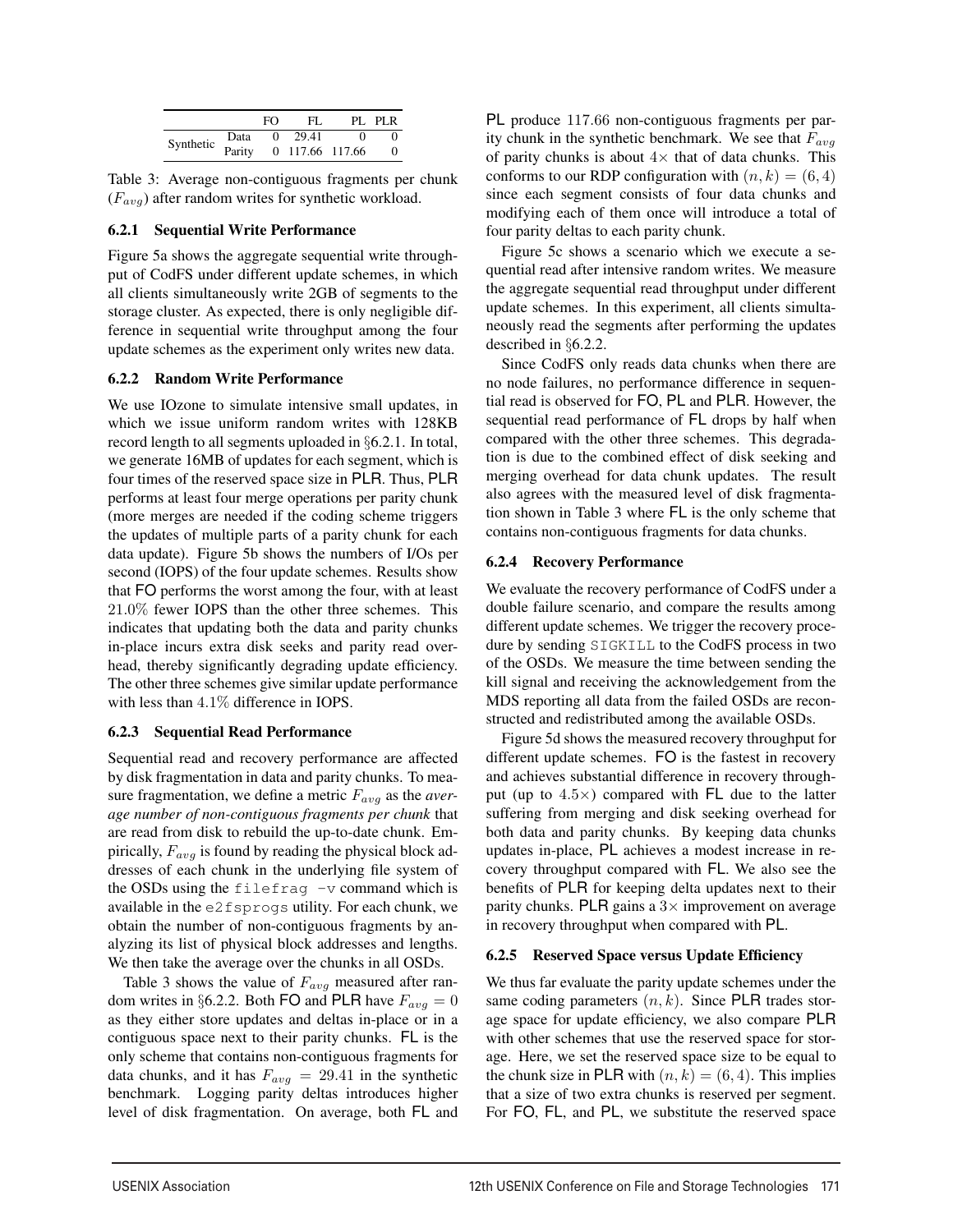![](_page_10_Figure_0.jpeg)

Figure 6: Throughput comparison under the same storage overhead using Cauchy RS codes with various  $(n, k)$ .

with either two data chunks or two parity chunks. We realize the substitutions with erasure coding using two coding parameters:  $(n, k) = (8, 6)$  and  $(n, k) = (8, 4)$ , which in essence store two additional data chunks, and two additional parity chunks over  $(n, k) = (6, 4)$ , respectively. Since RDP requires  $n-k = 2$ , we choose the Cauchy RS code [7] as the coding scheme. We also fix the chunk size to be 4MB, so we ensure that each coded segment in all 7 configurations takes 32MB of storage including data, parity, and reserved space.

Figure 6 shows the performance of random writes and recovery under the same synthetic workload described in  $\S 6.2.2$ . Results show that the  $(8, 4)$  schemes perform significantly worse than the  $(8, 6)$  schemes in random writes, since having more parity chunks implies more parity updates. Also, we see that  $FO(8, 6)$  is slower than PLR  $(6, 4)$  by at least  $20\%$  in terms of IOPS, indicating that allocating more data chunks does not necessarily boost update performance. Results of recovery agree with those in §6.2.4, i.e., both FO and PLR give significantly higher recovery throughput than FL and PL.

## **6.2.6 Summary of Results**

We make the following observations from our synthetic evaluation. First, although our configuration has twice as many data chunks as parity chunks, updating data chunks in-place in PL does not help much in recovery throughput. This implies that the time spent on reading and rebuilding parity chunks dominates the recovery performance. Second, as shown in Table 3, both FO and PLR do not produce disk seeks. Thus, we can attribute the difference in recovery throughput between FO and PLR solely to the merging overhead for parity updates. We see that PLR incurs less than 9.2% in recovery throughput on average compared with FO. We regard this as a reasonable trade-off since recovery itself is a less common operation than random writes.

# **6.3 Evaluation on Real-world Traces**

Next, we evaluate CodFS by replaying the MSR Cambridge and Harvard NFS traces analyzed in §2.

#### **6.3.1 MSR Cambridge Traces**

To limit the experiment duration, we choose 10 of the 36 volumes for evaluating the update and recovery performance. We choose the traces with the number of write requests between 800, 000 and 4, 000, 000. Also, to demonstrate that our design does not confine to a specific workload, the traces we select for evaluation all come from different types of servers.

We first pre-process the traces as follows. We adjust the offset of each request accordingly so that the offset maps to the correct location of a chunk. We ensure that the locality of requests to the chunks is preserved. If there are consecutive requests made to a sequence of blocks, they will be combined into one request to preserve the sequential property during replay.

We configure CodFS to use 10 OSDs and split the trace evenly to distribute replay workload among 10 clients. We first write the segments that cover the whole working set size of the trace. Each client then replays the trace by writing to the corresponding offset of the preallocated segments. We use RDP [12] with  $(n, k) = (6, 4)$ and 16MB segment size.

**Update Performance.** Figure 7 shows the aggregate number of writes replayed per second. To perform a stress test, we ignore the original timestamps in the traces and replay the operations as fast as possible. First, we observe that traces with a smaller coverage (as indicated by the percentage of updated WSS in Table 2) in general results in higher IOPS no matter which update scheme is used. For example, the usr0 trace with  $13.08\%$  updated WSS shows more than  $3\times$  update performance when compared with the src22 trace with 99.57% updated WSS. This is due to a more effective client LRU cache when the updates are focused on a small set of chunks. The cache performs write coalescing and reduces the number of round-trips between clients and OSDs. Second, we see that the four schemes exhibit similar behaviour across traces. FL, PL and PLR show comparable update performance. This leads us to the same implication as in §6.2.2 that the dominant factor influencing update performance is the overhead in parity updates. Therefore, the three schemes that use a log-based design for parity chunks all perform significantly better than FO. On average, PLR is 63.1% faster than FO.

**Recovery Performance.** Figure 8 shows the recovery throughput in a two-node failure scenario. We see that in all traces, FL and PL are slower than FO and PLR in recovery. Also, PLR outperforms FL and PL more significantly in traces where there is a large number of writes and  $F_{avg}$  is high. For example, the measured  $F_{avg}$  for the proj0 trace is 45.66 and 182.6 for data and parity chunks, respectively, and PLR achieves a remarkable  $10\times$  speedup in recovery throughput over FL. On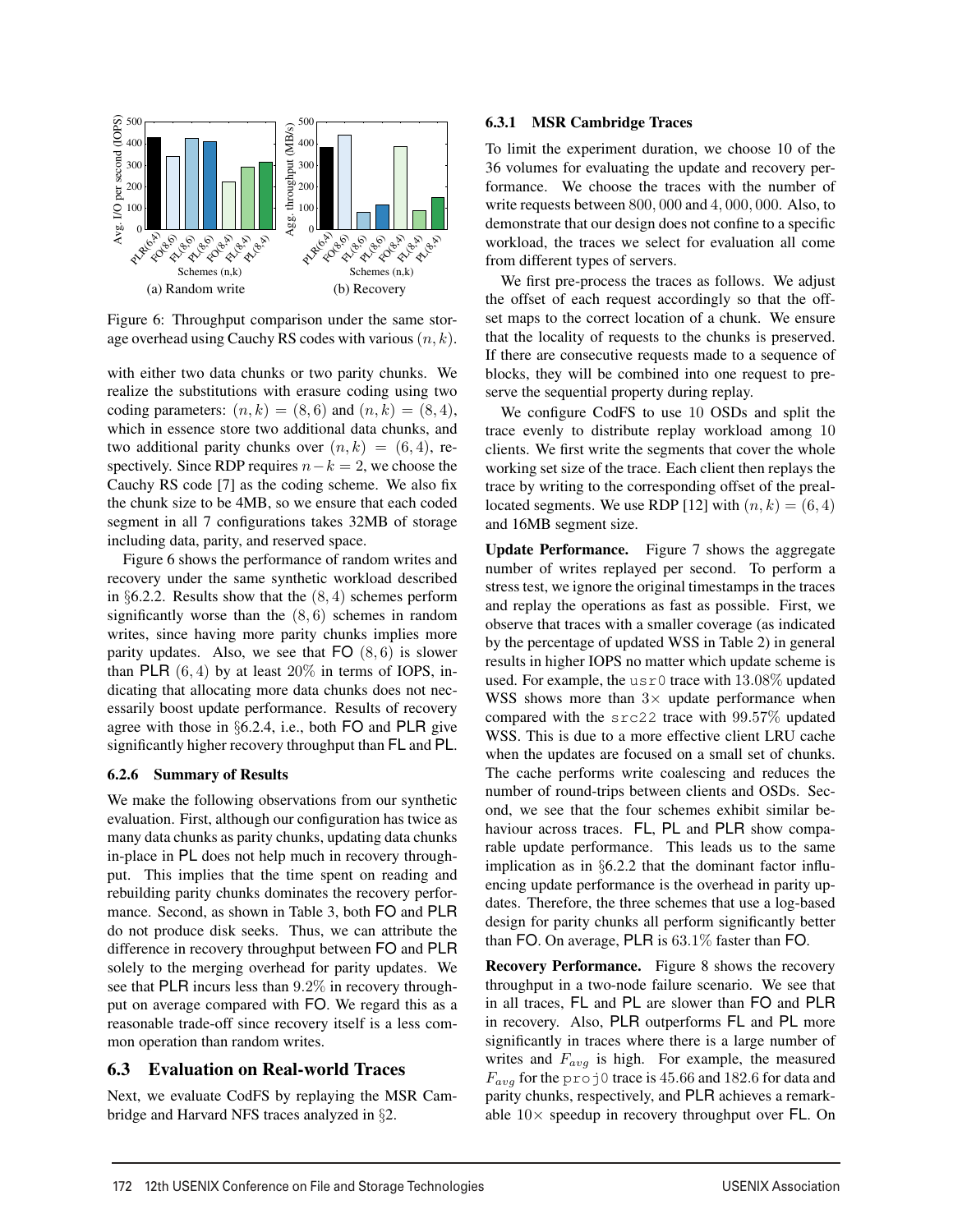![](_page_11_Figure_0.jpeg)

Figure 7: Number of write operations per second replaying the selected MSR Cambridge traces under different update schemes.

![](_page_11_Figure_2.jpeg)

Figure 8: Recovery throughput in a double failure scenario after replaying the selected MSR Cambridge traces under different update schemes.

the other hand, PLR performs the worst in the src22 trace, where  $F_{avg}$  is only 0.73 and 2.82 for data and parity chunks, respectively. Nevertheless, it still manages to give an 11.7% speedup over FL.

#### **6.3.2 Evaluation of Reserved Space**

We evaluate our workload-aware approach in managing the reserved space size (see  $\S 4.2.2$ ). We use the Harvard NFS traces, whose 41-day span provides long enough duration to examine the effectiveness of shrinking, merging, and prediction. We calculate the *reserved space storage overhead* using the following equation, which is defined as the additional storage space allocated by the reserved space compared with the original working set size without any reserved space:

$$
\Gamma = \frac{\sum ReservedSpaceSize}{\sum (DataSize + ParitySize)}.
$$

A low Γ means that the reserved space is small compared with the total size of all data and parity chunks.

Using the above metric, we evaluate our workloadaware framework used in PLR by simulating the Harvard NFS traces. We set the segment size to 16MB and use the Cauchy RS code [7] with  $(n, k) = (10, 8)$ . Here, we compare our workload-aware approach with three baseline approaches, in which we fix the reserved space size to 2MB, 8MB, and 16MB without any adjustment.

We consider two variants of our workload-aware approach. The *shrink+merge* approach executes the shrinking operation at 00:00 and 12:00 on each day, followed by a merge operation on each chunk. The *shrink only* approach is identical to the *shrink+merge* approach in shrinking, but does not perform any merge operation after shrinking (i.e., it does not free the space occupied by the parity deltas). On the first day, we initialize the reserved space to 16MB. We follow the framework described in §4.2.2 and set the smoothing factor  $\alpha = 0.3$ .

**Simulation Results.** Figure 9 shows the value of Γ under the three different approaches by simulating the 41 day Harvard traces. The 2MB, 8MB, and 16MB baseline approaches give  $\Gamma = 0.2, 0.8$ , and 1.6, respectively, throughout the entire trace since they never shrink the reserved space. The values of  $\Gamma$  for both workload-aware variants drop quickly in the first week of trace and then gradually stabilize. At the end of the trace, the *shrink only* approach has Γ of about 0.36. With merging, the *shrink+merge* approach further reduces Γ to 0.12. Γ is lower than that of the 2MB baseline, as around 13% of parity chunks end up with zero reserved space size.

Aggressive shrinking may increase the number of merge operations. We examine such an impact by showing the average number of merges per 1000 writes in Figure 10. A lower value implies lower write latency since fewer writes are stalled by merge operations. We make a few key observations from this figure. First, the 16MB baseline gives the best results among all strategies, since it keeps the largest reserved space than other baselines and workload-aware approaches throughout the whole period. On the contrary, using a fixed reserve space that is too small increases the number of merges significantly. This effect is shown by the 2MB baseline. Second, the performance of the workload-aware approaches matches closely with the 8MB and 16MB baseline approaches most of the time. Day 30-40 is an exception in which the two workload-aware approaches perform significantly more merges than the 16MB baseline approach. This reflects the penalty of inaccurate prediction when the reserved space is not large enough to handle the sudden bursts in updates. Third, although the *shrink+merge* approach has a lower reserved space storage overhead, it incurs more penalty than the *shrink only* approach in case of a misprediction. However, we observe that on average less than  $1\%$  of writes are stalled by a merge operation regardless of which approach is used (recall that the merge is performed every 1000 writes). Thus, we expect that there is very little impact of merging on the performance in PLR.

# **6.3.3 Summary of Results**

We show that PLR achieves efficient updates and recovery. It significantly improves the update through-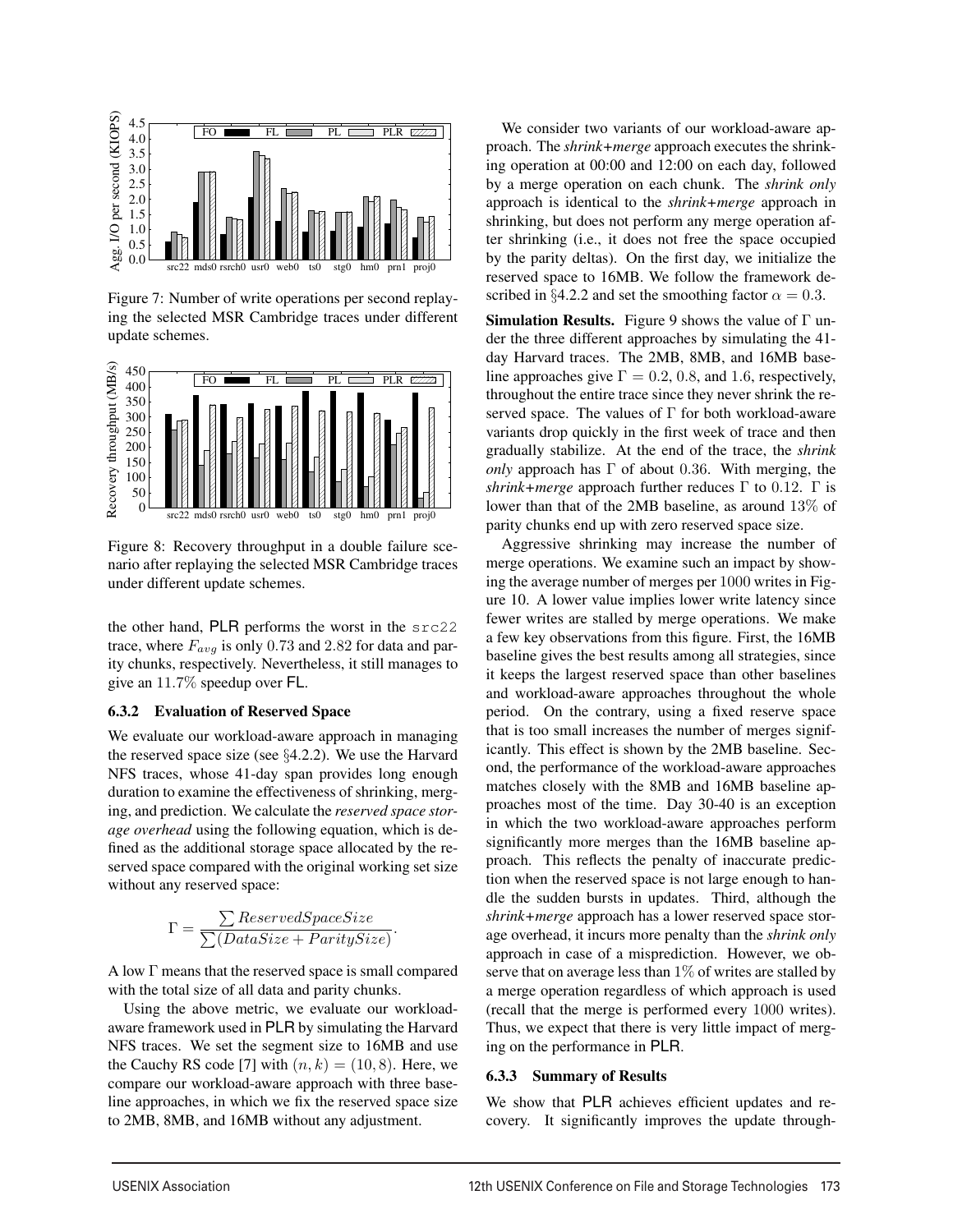![](_page_12_Figure_0.jpeg)

Figure 9: Reserved space overhead under different shrink strategies in the Harvard trace.

![](_page_12_Figure_2.jpeg)

Figure 10: Average number of merges per 1000 writes under different shrink strategies in the Harvard trace.

put of FO and the recovery throughput of FL. We also evaluate our workload-aware approach on reserved space management. We show that the *shrink+merge* approach can reduce the reserved space storage overhead by more than half compared to the 16MB baseline approach, with slight merging penalty to reclaim space.

## **7 Related Work**

Quantitative analysis shows that erasure coding consumes less bandwidth and storage than replication with similar system durability [37, 47]. Several studies adopt erasure coding in distributed storage systems. OceanStore [26, 36] combines replication and erasure coding for wide-area network storage. TotalRecall [6] applies replication or erasure coding to different files dynamically according to the availability level predicted by the system. Ursa Minor [1] focuses on cluster storage and encodes files of heterogeneous types based on the failure models and access patterns. Panasas [49] performs client-side encoding on a per-file basis. Ticker-TAIP [9], PARAID [48] and Pergamum [44] offload the parity computation to the storage array. Azure [22] and Facebook [39] propose efficient erasure coding schemes to speed up degraded reads. We complement the above studies by improving update efficiency and recovery performance in erasure-coded clustered storage.

Log-structured File System (LFS) [38] first proposes to append updates sequentially to disk to improve write performance. Zebra [19] extends LFS for RAID-like distributed storage systems by striping logs across servers.

Self-tuning LFS [27] exploits workload characteristics to improve I/O performance. Clustered storage systems, such as GFS [17] and Azure [8], also adopt the LFS design for the write-once read-many workload. The more recent work Gecko [42] uses a chained-log design to reduce disk I/O contention of LFS in RAID storage. CodFS handles updates differently from LFS, in which it performs in-place updates to data and log-based updates to parity chunks. It also allocates reserve space for parity logging to further mitigate disk seeks. The above studies (including CodFS) focus on disk backends and commodity hardware, while the LFS design is also adopted in other types of emerging storage media, such as SSDs [3] and DRAM storage [31].

Parity logging [11, 43] has been proposed to mitigate the disk seek overhead in parity updates. It accumulates parity updates for each parity region in a log and flushes updates to the parity region when the log is full. The parity and log regions can be distributed across all disks [43]. On the other hand, CodFS reserves log space next to each parity chunk so as to reduce disk seeks due to frequent small writes. It extends the prior parity logging approaches by allowing future shrinking of the reserved space based on the workload.

# **8 Conclusions**

Our key contribution is the parity logging with reserved space (PLR) scheme, which keeps parity updates next to the parity chunk to mitigate disk seeks. We also propose a workload-aware scheme to predict and adjust the reserved space size. To this end, we build CodFS, an erasure-coded clustered storage system that achieves efficient updates and recovery. We evaluate our CodFS prototype using both synthetic and real-world traces and show that PLR improves update and recovery performance over pure in-place and log-based updates. In future work, we plan to (1) evaluate other metrics (e.g., latency) of different parity update schemes, (2) evaluate the impact of the shrinking and merging operations on throughput and latency, and (3) explore a more robust design of reserved space management. The source code of CodFS is available for public-domain use on **http://ansrlab.cse.cuhk.edu.hk/software/codfs**.

## **Acknowledgments**

We would like to thank our shepherd, Ethan L. Miller, and the anonymous reviewers for their valuable comments. This work was supported in part by grants AoE/E-02/08 and ECS CUHK419212 from the University Grants Committee of Hong Kong and ITS/250/11 from the ITF of HKSAR.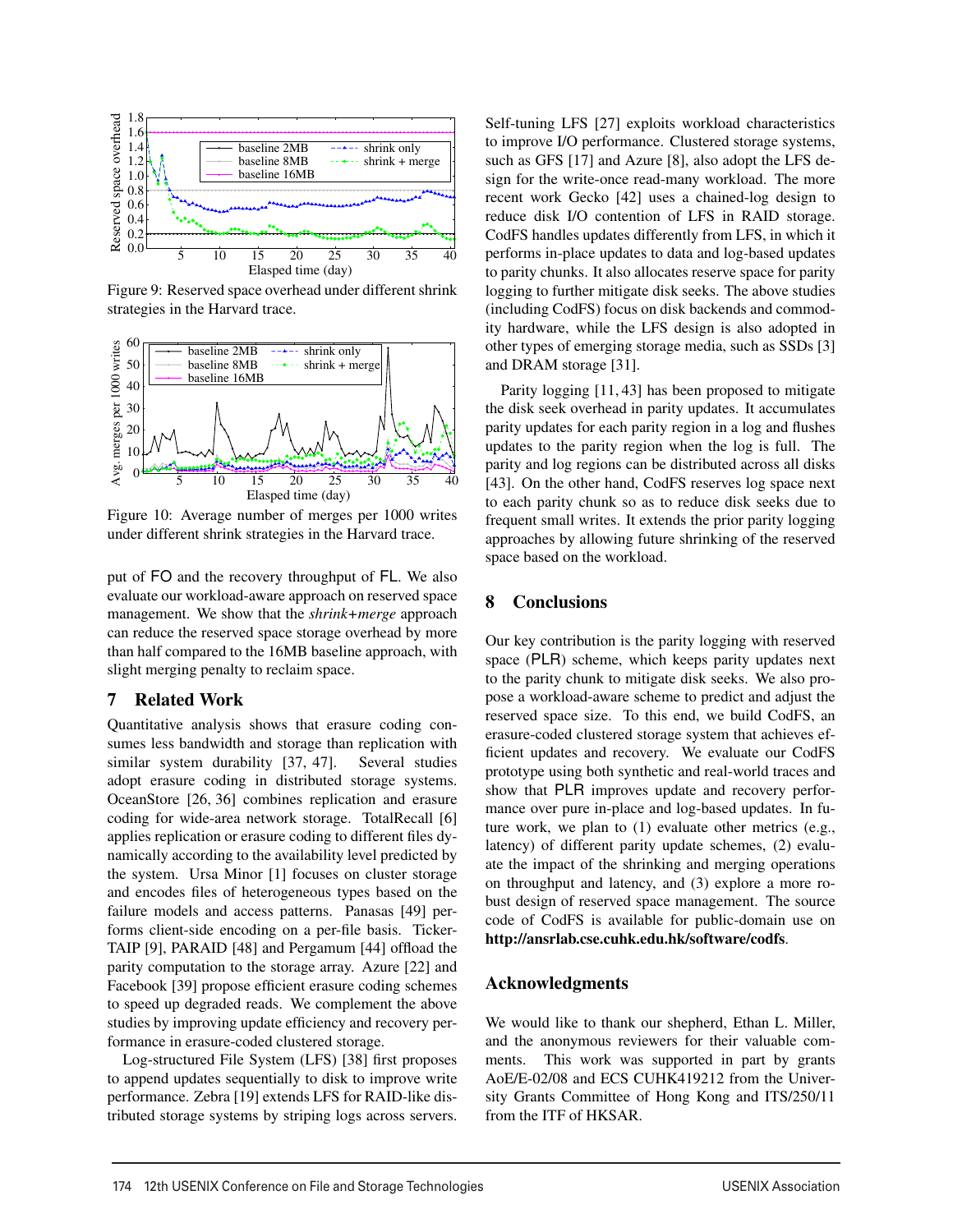## **References**

- [1] M. Abd-El-Malek, W. Courtright II, C. Cranor, G. Ganger, J. Hendricks, A. Klosterman, M. Mesnier, M. Prasad, B. Salmon, R. Sambasivan, et al. Ursa Minor: Versatile Cluster-based Storage. In *Proc. of USENIX FAST*, Dec 2005.
- [2] I. F. Adams, M. W. Storer, and E. L. Miller. Analysis of Workload Behavior in Scientific and Historical Long-Term Data Repositories. *ACM Trans. on Storage*, 8:6:1–6:27, 2012.
- [3] N. Agrawal, V. Prabhakaran, T. Wobber, J. D. Davis, M. Manasse, and R. Panigrahy. Design Tradeoffs for SSD Performance. In *Proc. of USENIX ATC*, Jun 2008.
- [4] M. K. Aguilera and R. Janakiraman. Using Erasure Codes Efficiently for Storage in a Distributed System. In *Proc. of IEEE DSN*, Jun 2005.
- [5] Apache. HDFS Architecture Guide. http://hadoop.apache.org/docs/ stable1/hdfs\_design.html.
- [6] R. Bhagwan, K. Tati, Y. Cheng, S. Savage, and G. Voelker. Total Recall: System Support for Automated Availability Management. In *Proc. of USENIX NSDI*, Oct 2004.
- [7] J. Blömer, M. Kalfane, R. Karp, M. Karpinski, M. Luby, and D. Zuckerman. An XOR-based Erasure-resilient Coding Scheme. Technical report, International Computer Science Institute, Berkeley, USA, 1995.
- [8] B. Calder, J. Wang, A. Ogus, N. Nilakantan, A. Skjolsvold, S. McKelvie, Y. Xu, S. Srivastav, J. Wu, H. Simitci, et al. Windows Azure Storage: A Highly Available Cloud Storage Service with Strong Consistency. In *Proc. of ACM SOSP*, Oct 2011.
- [9] P. Cao, S. B. Lin, S. Venkataraman, and J. Wilkes. The TickerTAIP Parallel RAID Architecture. *ACM Trans. Comput. Syst.*, 12:236–269, 1994.
- [10] P. M. Chen and E. K. Lee. Striping in a RAID Level 5 Disk Array. In *Proc. of ACM SIGMET-RICS*, 1995.
- [11] P. M. Chen, E. K. Lee, G. A. Gibson, R. H. Katz, and D. A. Patterson. RAID: High-performance, Reliable Secondary Storage. *ACM Comput. Surv.*, 26(2):145–185, Jun 1994.
- [12] P. Corbett, B. English, A. Goel, T. Grcanac, S. Kleiman, J. Leong, and S. Sankar. Row-Diagonal Parity for Double Disk Failure Correction. In *Proc. of USENIX FAST*, Mar 2004.
- [13] D. J. Ellard. *Trace-based Analyses and Optimizations for Network Storage Servers*. PhD thesis, Cambridge, MA, USA, 2004. AAI3131831.
- [14] D. Ford, F. Labelle, F. I. Popovici, M. Stokel, V.-A. Truong, L. Barroso, C. Grimes, and S. Quinlan. Availability in Globally Distributed Storage Systems. In *Proc. of USENIX OSDI*, Oct 2010.
- [15] S. Frølund, A. Merchant, Y. Saito, S. Spence, and A. Veitch. A Decentralized Algorithm for Erasure-Coded Virtual Disks. In *Proc. of IEEE DSN*, Jun 2004.
- [16] FUSE. Filesystem in Userspace. http://fuse. sourceforge.net/.
- [17] S. Ghemawat, H. Gobioff, and S. Leung. The Google File System. In *Proc. of ACM SOSP*, Dec 2003.
- [18] Google. Google Protocol Buffers. https:// code.google.com/p/protobuf/.
- [19] J. H. Hartman and J. K. Ousterhout. The Zebra Striped Network File System. *ACM Trans. Comput. Syst.*, 13:274–310, 1995.
- [20] J. Hendricks, R. R. Sambasivan, S. Sinnamohideen, and G. R. Ganger. Improving Small File Performance in Object-based Storage. Technical Report CMU-PDL-06-104, Carnegie Mellon University, May 2006.
- [21] J. H. Howard, M. L. Kazar, S. G. Menees, D. A. Nichols, M. Satyanarayanan, R. N. Sidebotham, and M. J. West. Scale and Performance in a Distributed File System. *ACM Trans. Comput. Syst.*, 6:51–81, 1988.
- [22] C. Huang, H. Simitci, Y. Xu, A. Ogus, B. Calder, P. Gopalan, J. Li, and S. Yekhanin. Erasure Coding in Windows Azure Storage. In *Proc. of USENIX ATC*, Jun 2012.
- [23] IOzone. IOzone Filesystem Benchmark. http: //www.iozone.org/.
- [24] C. Jin, D. Feng, H. Jiang, and L. Tian. RAID6L: A Log-assisted RAID6 Storage Architecture with Improved Write Performance. In *Proc. of IEEE MSST*, 2011.
- [25] O. Khan, R. Burns, J. Plank, W. Pierce, and C. Huang. Rethinking Erasure Codes for Cloud File Systems: Minimizing I/O for Recovery and Degraded Reads. In *Proc. of USENIX FAST*, Feb 2012.
- [26] J. Kubiatowicz, D. Bindel, Y. Chen, S. Czerwinski, P. Eaton, D. Geels, R. Gummadi, S. Rhea, H. Weatherspoon, W. Weimer, C. Wells, and